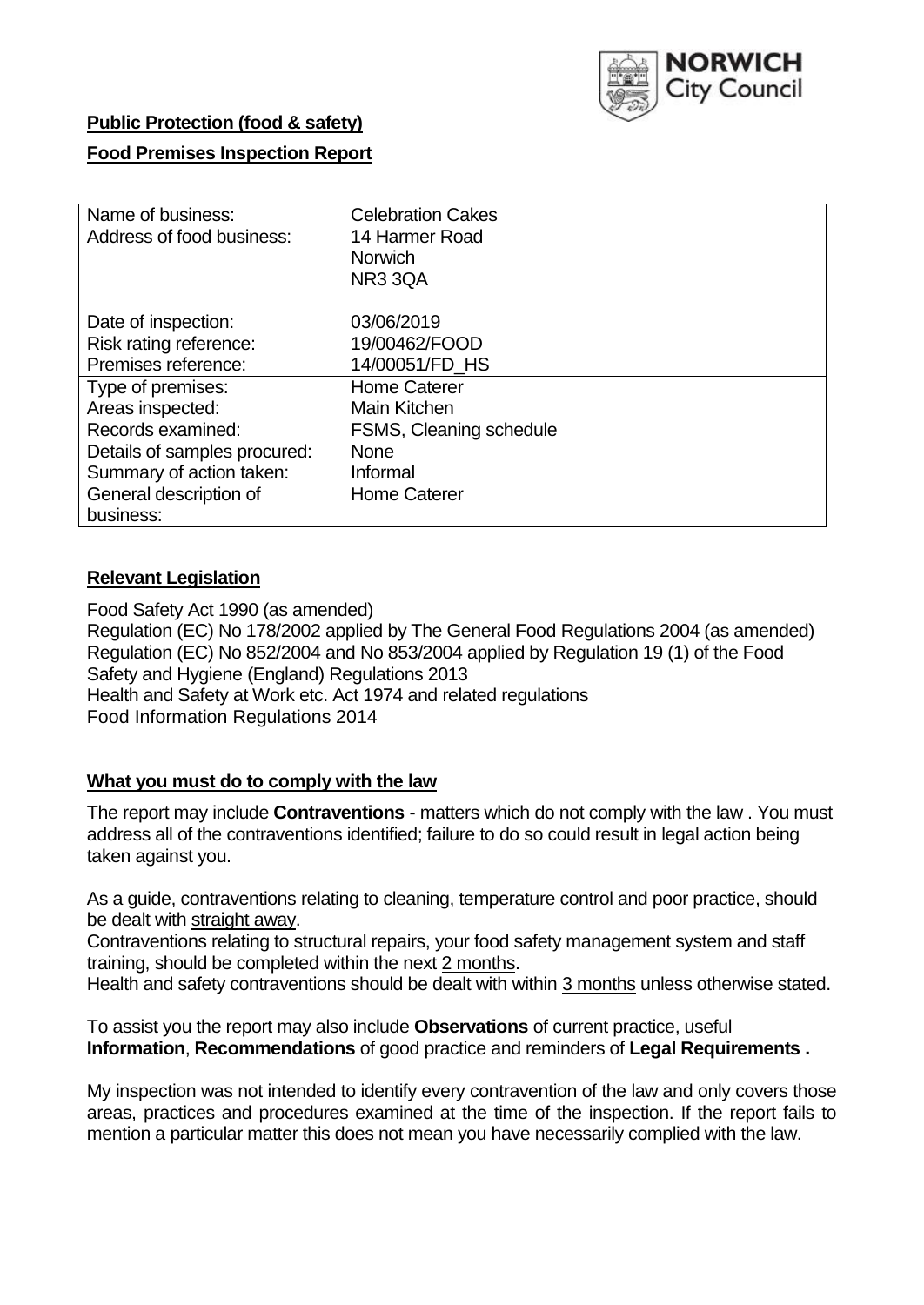# **FOOD SAFETY**

### **How we calculate your Food Hygiene Rating:**

The food safety section has been divided into the three areas which you are scored against for the hygiene rating: 1. food hygiene and safety procedures, 2. structural requirements and 3. confidence in management/control procedures. Each section begins with a summary of what was observed and the score you have been given. Details of how these scores combine to produce your overall food hygiene rating are shown in the table.

| <b>Compliance Area</b>                     |          |    |           | <b>You Score</b> |                |    |           |    |                |  |  |
|--------------------------------------------|----------|----|-----------|------------------|----------------|----|-----------|----|----------------|--|--|
| Food Hygiene and Safety                    |          |    |           | $\Omega$         | 5              | 10 | 15        | 20 | 25             |  |  |
| <b>Structure and Cleaning</b>              |          |    | $\Omega$  | 5                | 10             | 15 | 20        | 25 |                |  |  |
| Confidence in management & control systems |          |    | 0         | 5                | 10             | 15 | 20        | 30 |                |  |  |
|                                            |          |    |           |                  |                |    |           |    |                |  |  |
| <b>Your Total score</b>                    | $0 - 15$ | 20 | $25 - 30$ |                  | $35 - 40$      |    | $45 - 50$ |    | > 50           |  |  |
| <b>Your Worst score</b>                    | 5        | 10 | 10        |                  | 15             |    | 20        |    | $\blacksquare$ |  |  |
|                                            |          |    |           |                  |                |    |           |    |                |  |  |
| <b>Your Rating is</b>                      | 5        | 4  | 3         |                  | $\overline{2}$ |    |           |    | $\Omega$       |  |  |

Your Food Hygiene Rating is 5 - a very good standard



## **1. Food Hygiene and Safety**

Food hygiene standards are high. You demonstrated a very good standard of compliance with legal requirements. You have safe food handling practices and procedures and all the necessary control measures to prevent cross-contamination are in place. Some minor contraventions require your attention. **(Score 5)**

#### Hand-washing

**Contravention** The following indicated that hand-washing was not suitably managed:

 no soap was available at the time of inspection. Ensure that the soap is provided when baking